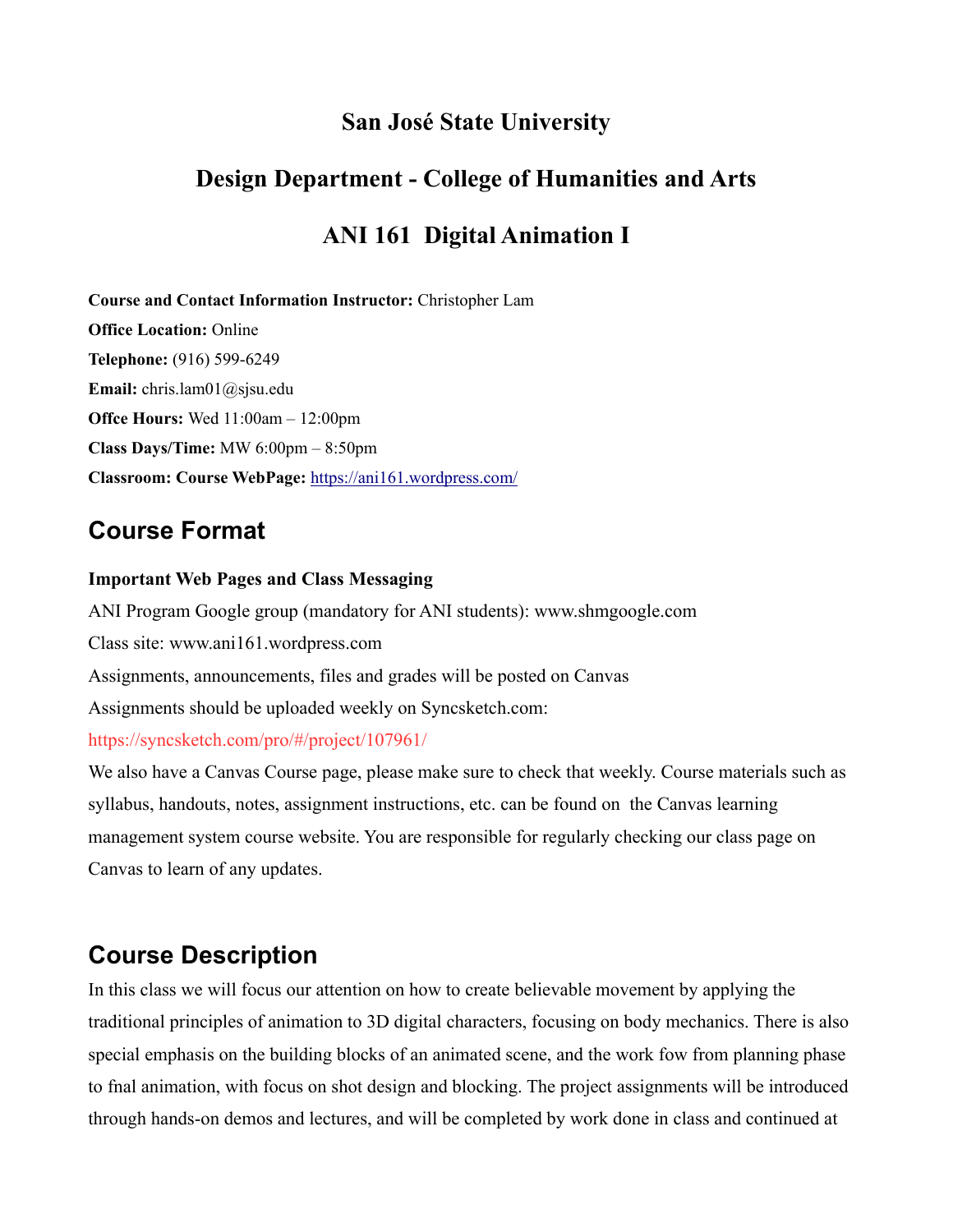home. Short films and scenes of feature animated and live action feature iflm will be used to illustrate the many concepts studied in this class. Prerequisites: ANI 061

Learning Outcomes

By the end of this class students should be able to:

- Understand well the Maya workflow, and how to take a shot from design to final phase
- Know how to block a shot using stepped and/or copied pairs techniques
- Animate broad action with solid body mechanics, appropriate for a intermediate level
- Know how to apply the traditional principles of animation in order to produce believable movement
- Introduce storytelling and character development to the scenes

# **Required Texts/Readings**

#### **The Animator's Survival kit**

By Richard Williams; Published by Faber and Faber ISBN 0-571-20228-4 ISBN 0-571-21268-9

#### **100 Tuesday Tips**

By Griz and Norm Self published, please order here: ht[tps://www.etsy.com/listing/558709746/100](https://www.etsy.com/listing/558709746/100-tuesday-tips-volume-1) [tuesday-tips-volume-1](https://www.etsy.com/listing/558709746/100-tuesday-tips-volume-1)

# **Other equipment / material requirements**

- a **3 button mouse** (Maya only works with a 3 button mouse, if you don't have one, please purchase one before the beginning of the semester)
- A USB external drive for storing DATA and to back up your work; (8 GB min recommended)
- Sketch book and pencils for drawing. Can be a used sketchbook, but it needs to be exclusive for this class.
- 3 to Sheets of transparencies and dry eraser (2 different colors)
- The latest version of Maya is available in all computers in the animation lab on campus. Student version is available for free dowload, but make sure to check if your computer can handle
- 3D characters: **Body mechanics Megapack** buy it here:h ttps://gumroad.com/l/xhrk Maya. In Special, check your video card configuration, and your processor memory.
- You will be required to shoot video reference for some of the assignments. Please be prepared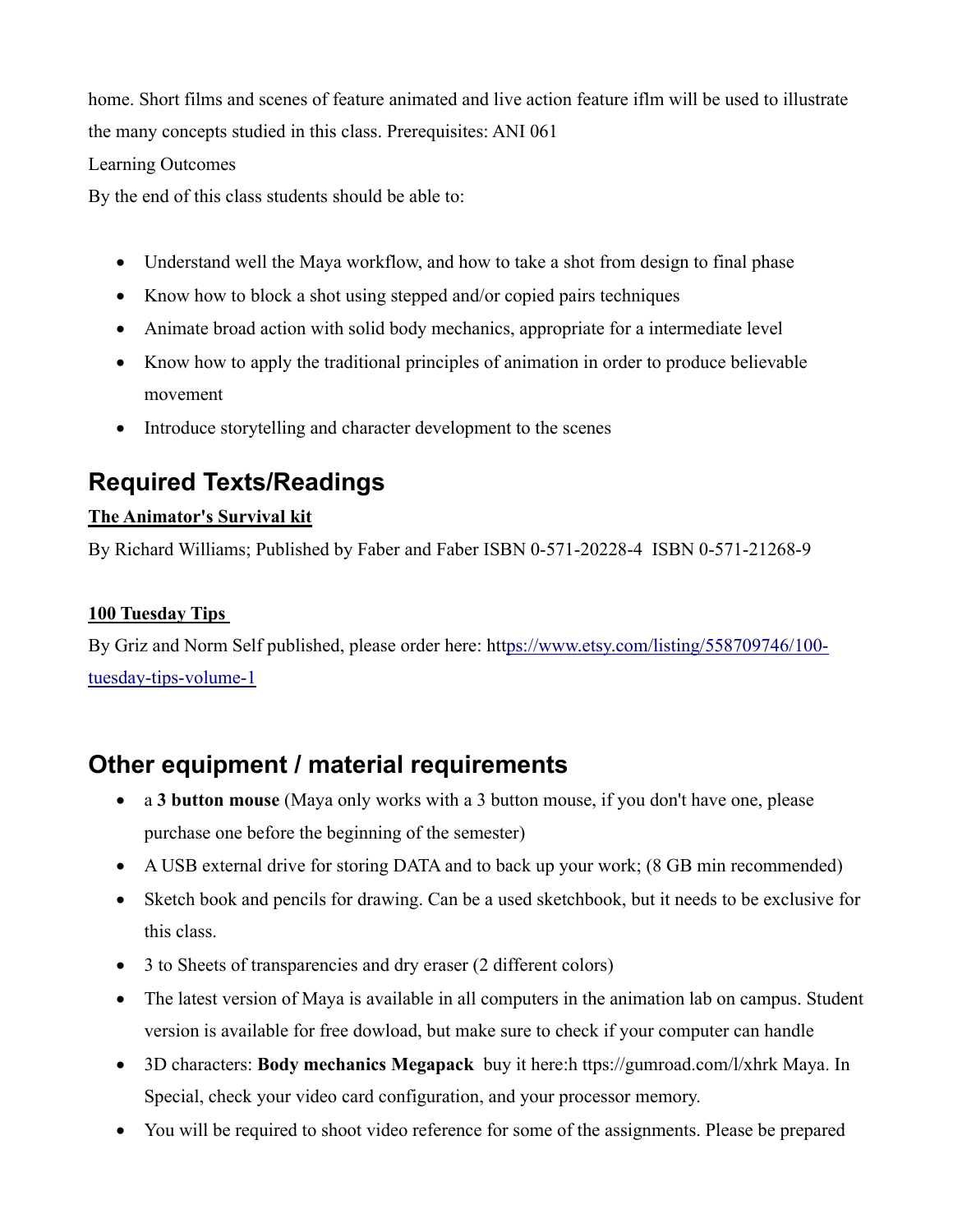to do so, making sure you have some kind of device to record video. If you are using your cel phone please buy the "FILMIC PRO" app, which you will have to use to shoot video reference in your phone at 24 fps.

• You will need the ability to perform a simple film editing on your shots. Please use Premiere (available free for our students as art of the Adobe Creative Suite)

### **Characters and Rigs**

- 3D characters: **Body mechanics Megapack** buy it here:https://gumroad.com/l/xhrk
- Stewart, from Animation Mentor:

#### http://www.animationmentor.com/free-maya-rig/

This character needs to be downloaded from the AM site (please do not share with friends). Also, you should credit Animation Mentor for the rig in any animation you creating using him. THIS IS VERY IMPORTANT – Stewart is copyrighted, and we need to follow the rules. Please read the agreement in the AM site and follow the rules.

### **Course Requirements and Assignments**

#### **Attendance**

Students are expected to attend class regularly. Lateness of over 15 minutes counts as an absence. Students with 3 or more consecutive non-justifed absences will most likely fail the class – in three weeks we will cover a lot of ground and if you miss three consecutive weeks of classes it will be really hard to catch up later. Please send me an email (preferably in advance) if you are unable to attend class. NOTE that University policy F69-24 at http://www.sjsu.edu/senate/docs/F69-24.pdf states that "Students should attend all meetings of their classes, not only because they are responsible for material discussed therein, but because active participation is frequently essential to insure maximum beneft for all members of the class. Attendance per se shall not be used as a criterion for grading."

# **Dropping and Adding**

Students are responsible for understanding the policies and procedures about add/drop, grade forgiveness, etc. Refer to the current semester's Catalog Policies section at http://info.sjsu.edu/static/catalog/policies.html. Add/drop deadlines can be found on the current academic year calendars document on the Academic Calendars webpage at http://www.sjsu.edu/provost/services/academic\_calendars/. The Late Drop Policy is available at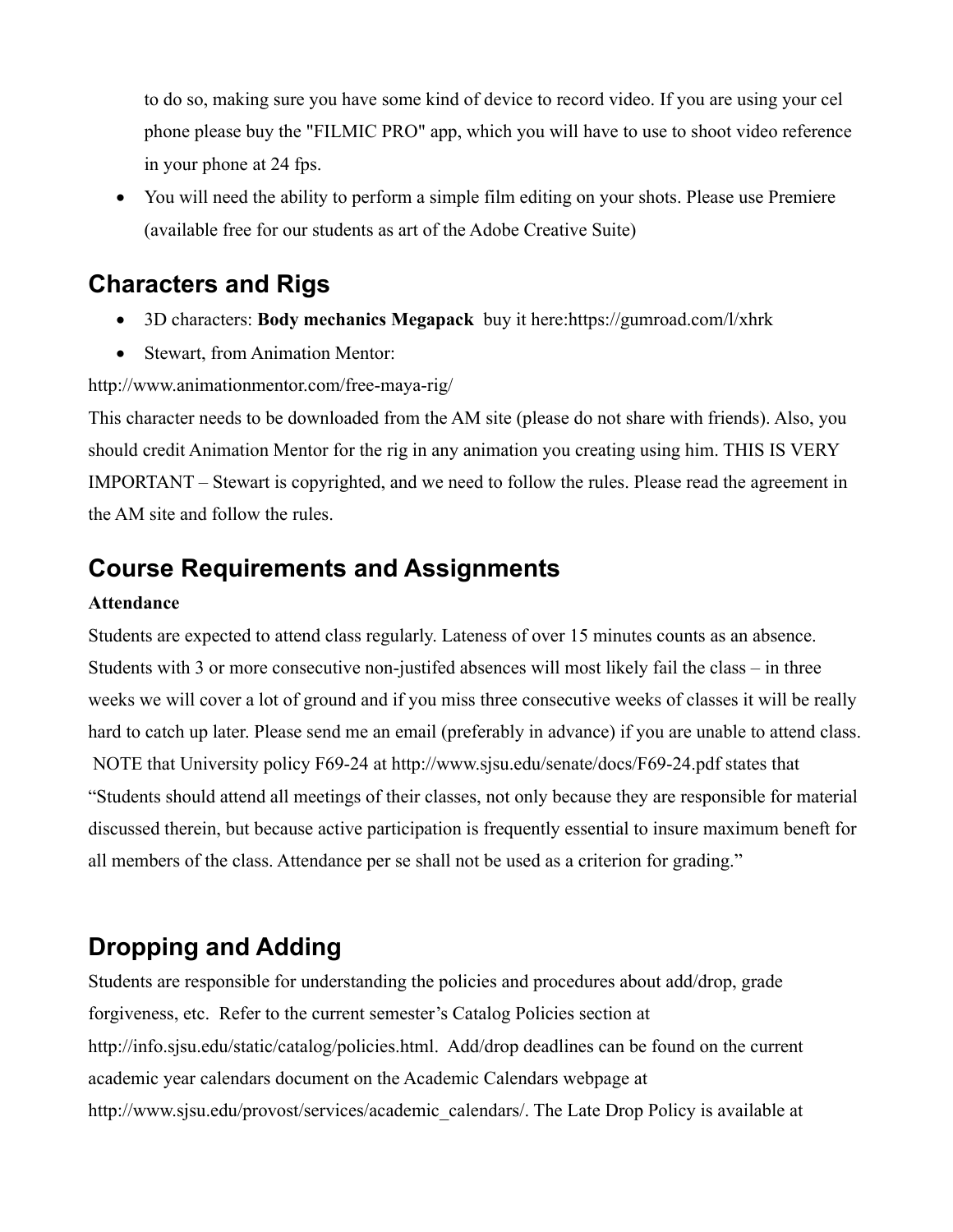http://www.sjsu.edu/aars/policies/latedrops/policy/. Students should be aware of the current deadlines and penalties for dropping classes.

Information about the latest changes and news is available at the Advising Hub at [http://www.sjsu.edu/advising/.](http://www.sjsu.edu/advising/)

# **Grading Policy**

There will be weekly assignments and required readings. Students should complete the weekly assignments and have them assembled as a progress reel at midterm, and then again at the end of the semester. Both the midterm and fnal reels will be graded, as well as participation in class. Grades will refect a student's overall engagement with the course material from throughout the term, as determined by factors such as the quality and creativity of assignment work, class participation, progress and effort.

Students are expected to complete and hand in every assignment for the course. Deadline for assignments will be strictly observed. STUDENTS ARE RESPONSIBLE FOR KEEPING A DIGITAL COPY OF ALL SCENES AND ASSIGNMENTS. PLEASE BACKUP YOUR WORK OFTEN. This is a letter grade credit course.

#### **Grading breakdown**

Grades will reflect a student's overall engagement with the course material from throughout the term, as determined by factors such as the quality and creativity of assignment work, class attendance, class participation, progress and effort. Students are responsible for maintaining an updated record of all completed assignments.

• The following 4 **scene assignments** will account for **60% of your grade**

Project 01 (Step to side): 10 points Project 02 2 (Jump): 10 points Project 03: (Throwing): 10 points Project 04: (Choose your scene) 10 points

• **Poses and Quick Studies** will be graded weekly, 1 point for assignment:

If you do all Poses: 10 points If you do all QuickStudies: 10 points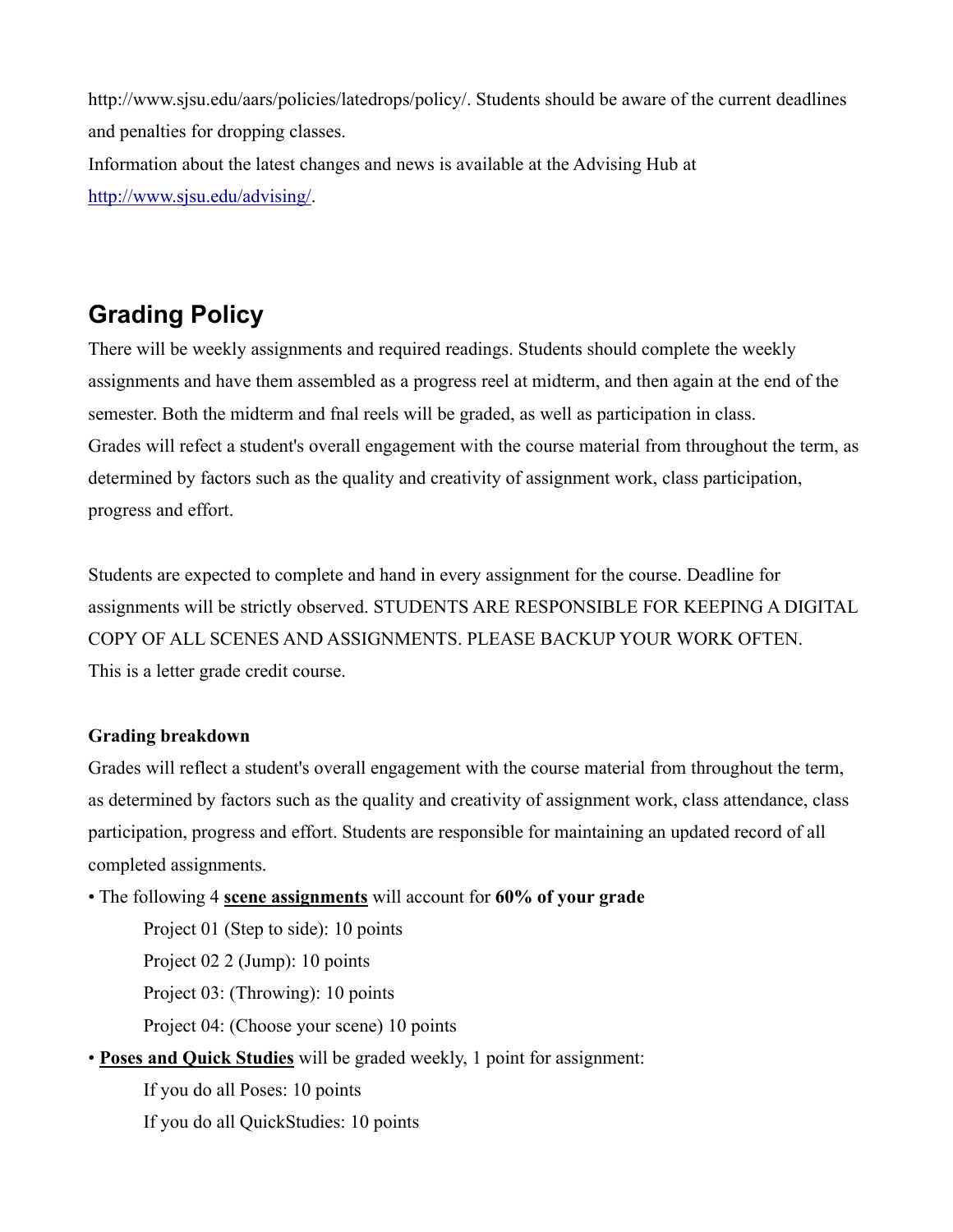#### • **Effort and Participation:** 10

#### **• Final reel :** 10 points

Grades will reflect a student's overall engagement with the course material from throughout the term, as determined by factors such as completion of all assignments, the quality of assignment work, class participation, progress and effort. Students are responsible for maintaining an updated record of all completed assignments.

# **Incomplete Grade Policy**

Student will only be granted an incomplete grade if they are going through exceptional situations that required them to miss a majority of classes, or important class milestones, for exampel experiencing a compelling family emergency and/or life crisis. If you receive an incomplete you have to complete the work on your own and have one year to submit all fnal materials for consideration or your grade reverts to an FG.

| Grading Percentage Breakdown             | Please note:                                                                                    |
|------------------------------------------|-------------------------------------------------------------------------------------------------|
| 94% and above $= A$                      |                                                                                                 |
| $93\% - 90\% = A$                        |                                                                                                 |
| $89\% - 87\% = B +$<br>$86\% - 84\% = B$ | A = Excellent or Superior; or top 10% (93 to 100) = 4.0                                         |
| $83\% - 80\% = B$                        | B = Above Average; or second $10\%$ (83-92) = 3.0<br>C = Average; or third $10\%$ (77-82) = 2.0 |
| $79\% - 77\% = C +$<br>$76\% - 74\% = C$ | $D =$ Below average, minimum passing grade (69-76); or<br>fourth $10\% = 1.00$                  |
| $73\% - 70\% = C$<br>$69\% - 67\% = D+$  | F = Failure or Exceptionally Poor; or bottom $60\%$ (0-68) =                                    |
| $66\% - 64\% = D$                        | 0.00                                                                                            |
| $63\% - 60\% = D$<br>below $60\% = F$    |                                                                                                 |

Students can consult their grades on Canvas for this class on an ongoing basis.

# **Online Class Protocol**

- Students must arrive to class on time with materials ready to work.
- Cell phones must be silenced.
- Turn your camera on, and keep it on during classes as much as possible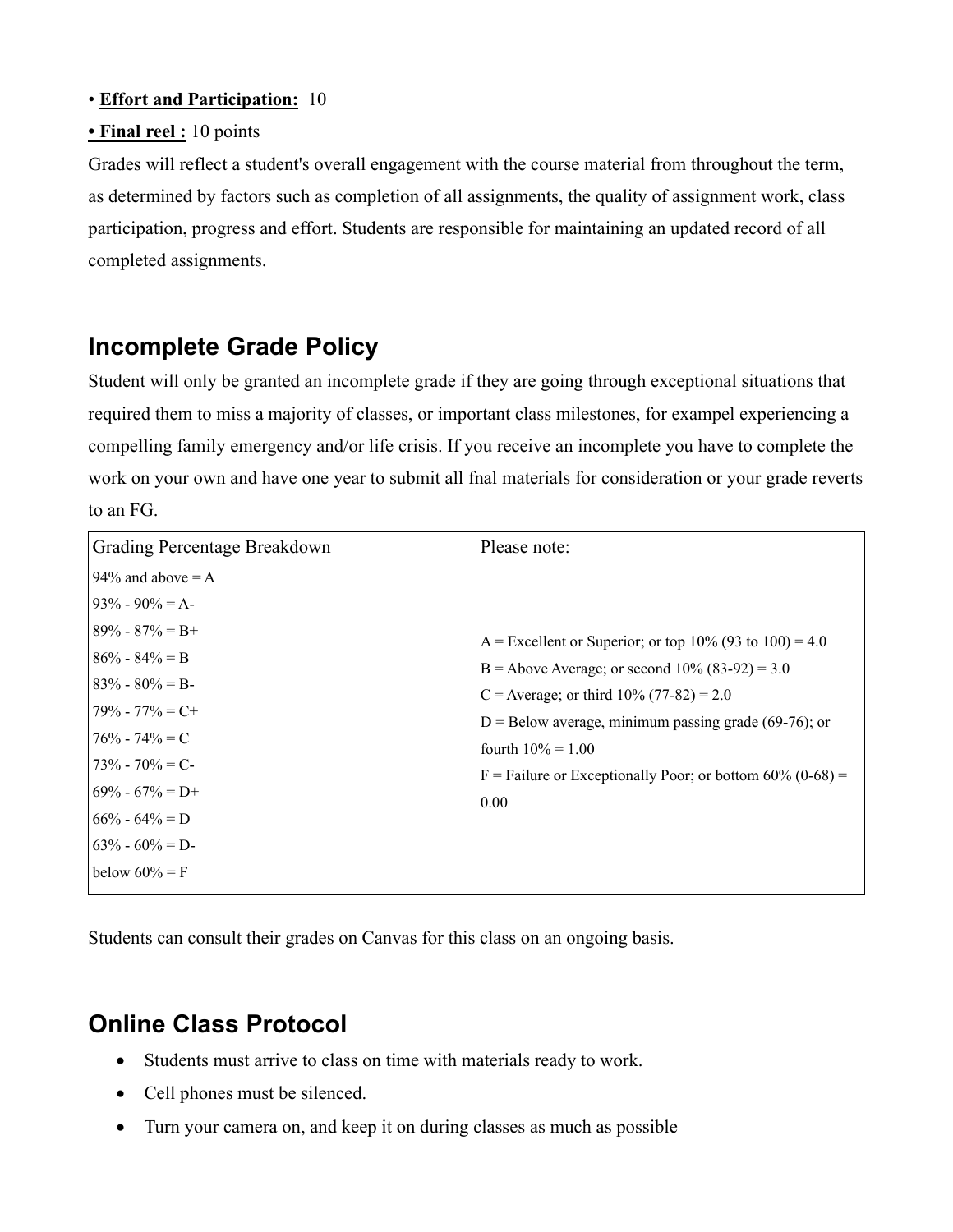- Use your real name is your zoom screen (First name only is ok)
- Use Chat window sparsely, only when necessary
- Be courteous and helpful to others, keep private conversations quiet on the chat
- Please schedule office hours if you need help

### **Remote Access to SJSU's computer lab:**

If your computer doesn't meet hardware requirements to run Maya 2020, you have the option to use the computer labs on campus via remote login. All the information about remote login can be found here: [https://docs.google.com/spreadsheets/d/1NcOHPr7yYEHvfhAiWnZq-](https://docs.google.com/spreadsheets/d/1NcOHPr7yYEHvfhAiWnZq-HNqRo7TjrnQdwHZV8WKesI/edit?sp=sharing)

[HNqRo7TjrnQdwHZV8WKesI/edit?sp=sharing](https://docs.google.com/spreadsheets/d/1NcOHPr7yYEHvfhAiWnZq-HNqRo7TjrnQdwHZV8WKesI/edit?sp=sharing)

Please revise all the documents on the folder and let your instructor know if you have any questions.

### **University Policies**

#### **General Expectations, Rights and Responsibilities of the Student**

As members of the academic community, students accept both the rights and responsibilities incumbent upon all members of the institution. Students are encouraged to familiarize themselves with SJSU's policies and practices pertaining to the procedures to follow if and when questions or concerns about a class arises. See University Policy S90–5 at http://www.sjsu.edu/senate/docs/S90-5.pdf. More detailed information on a variety of related topics is available in the SJSU catalog, at http://info.sjsu.edu/webdbgen/narr/catalog/rec-12234.12506.html. In general, it is recommended that students begin by seeking clarification or discussing concerns with their instructor. If such conversation is not possible, or if it does not serve to address the issue, it is recommended that the student contact the Department Chair as a next step.

#### **Academic integrity**

Your commitment, as a student, to learning is evidenced by your enrollment at San Jose State University. The University Academic Integrity Policy S07-2 at http://www.sjsu.edu/senate/docs/S07- 2.pdf requires you to be honest in all your academic course work. Faculty members are required to report all infractions to the offce of Student Conduct and Ethical Development. The Student Conduct and Ethical Development website is available at http://www.sjsu.edu/studentconduct/.

#### **Plagiarism**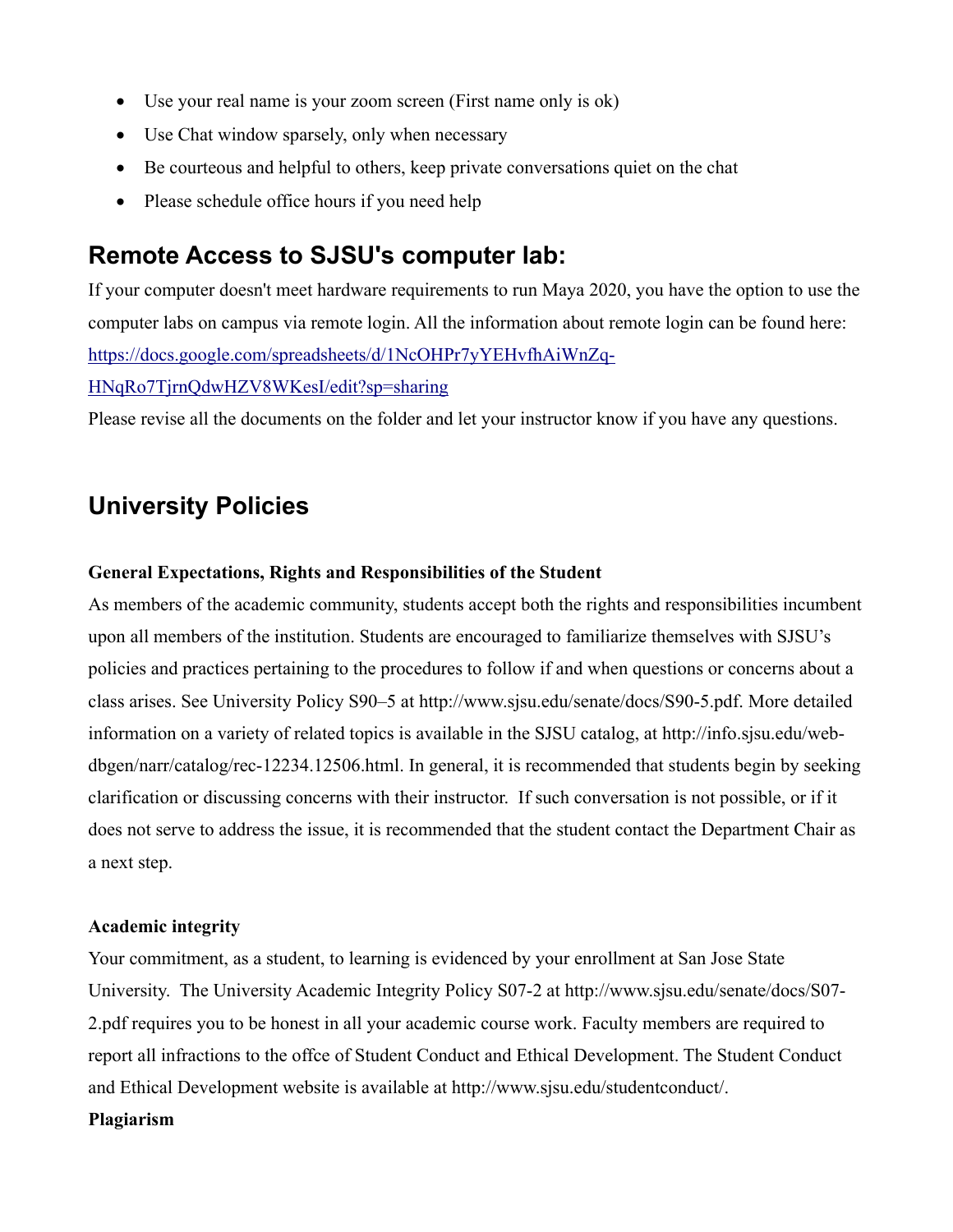Academic Integrity policy (Academic Senate Policy F15-7)

"The University's Academic Integrity policy, located at http://www.sjsu.edu/senate/docs/S07-2.pdf, requires you to be honest in all your academic course work. Faculty members are required to report all infractions to the Office of Student Conduct and Ethical Development. The Student Conduct and Ethical Development website is available at https://www.sjsu.edu/studentconduct/

Instances of academic dishonesty will not be tolerated by the Animation/Illustration program. Cheating on exams, plagiarism, presenting the work of another as your own, or the use of another person's ideas without giving proper credit will result in AUTOMATIC EXPULSION FROM AND FAILURE OF THE COURSE, with possible expulsion from the Animation/Illustration Major. A second offense will result in IMMEDIATE EXPULSION from the Animation/Illustration Major.

This includes but is not limited to copying someone else's imagery, altering someone else's imagery, altering a pre-existing 3D model, tracing or copying animation, and submitting someone else's notes for a grade.

#### **SJSU Counseling Services**

The SJSU Counseling Services is located on the corner of 7th Street and San Fernando Street, in Room 201, Administration Building. Professional psychologists, social workers, and counselors are available to provide consultations on issues of student mental health, campus climate or psychological and academic issues on an individual, couple, or group basis. To schedule an appointment or learn more information, visit Counseling Services website at [http://www.sjsu.edu/counseling.](http://www.sjsu.edu/counseling)

**\*Please adjust this for the days you teach, and account for holidays such as spring break (on**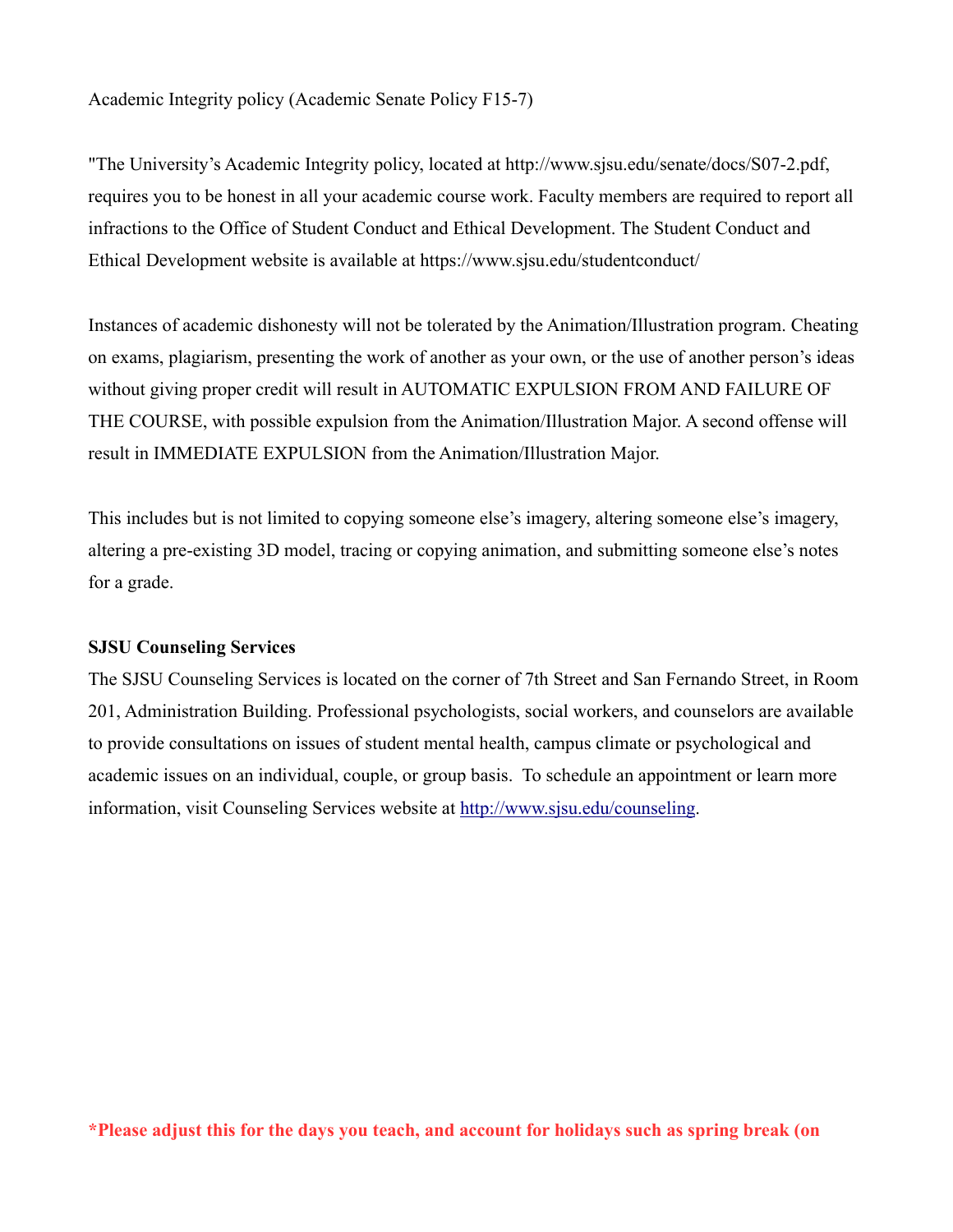**those days there's not assignments, of course. Also, make sure the dates here match the dates in your canvas course calendar.**

# **Weekly Schedule of Assignments and Projects.**

Please carefully read our guidelines for assignments here: <https://ani161.wordpress.com/category/requirements-and-guidelines/>

| Week           | Date | Topics, Readings, Assignments                                                                                                                                                                                        |
|----------------|------|----------------------------------------------------------------------------------------------------------------------------------------------------------------------------------------------------------------------|
| 1              |      | First day Instruction. Welcome                                                                                                                                                                                       |
| $\overline{2}$ |      | Project 01: Magician - timing practice<br>https://ani161.wordpress.com/2020/01/14/assignment-01/<br>Project 02: Magician touching hat. Instructions here:<br>https://ani161.wordpress.com/2020/01/17/magician-scene/ |
| 2              |      | Assignment 01:<br>https://ani161.wordpress.com/category/assignments/assignment-01/                                                                                                                                   |
| 3              |      | Project 03: Step to the Side or Turn Around. Work on the "week 01"<br>section, instructions here:<br>https://ani161.wordpress.com/2020/01/17/step-to-the-side-or-turn-<br><u>around/</u>                             |
| 3              |      | Assignment 02:<br>https://ani161.wordpress.com/2020/01/14/assignment-02/<br>Project 03: Step to the Side or Turn Around. Work on the "week 02"<br>section, instructions here:                                        |
| $\overline{4}$ |      | Project 03: Step to the Side or Turn Around. Work on the "week 03"<br>and "week 04" section, instructions here:                                                                                                      |
| $\overline{4}$ |      | Assignment 03:<br>https://ani161.wordpress.com/2020/01/16/assignments-03/                                                                                                                                            |
| 5              |      | Project 04: Jumps, week 01                                                                                                                                                                                           |
| 5              |      | Assignment 04: https://ani161.wordpress.com/2020/01/16/assignment-<br>04/                                                                                                                                            |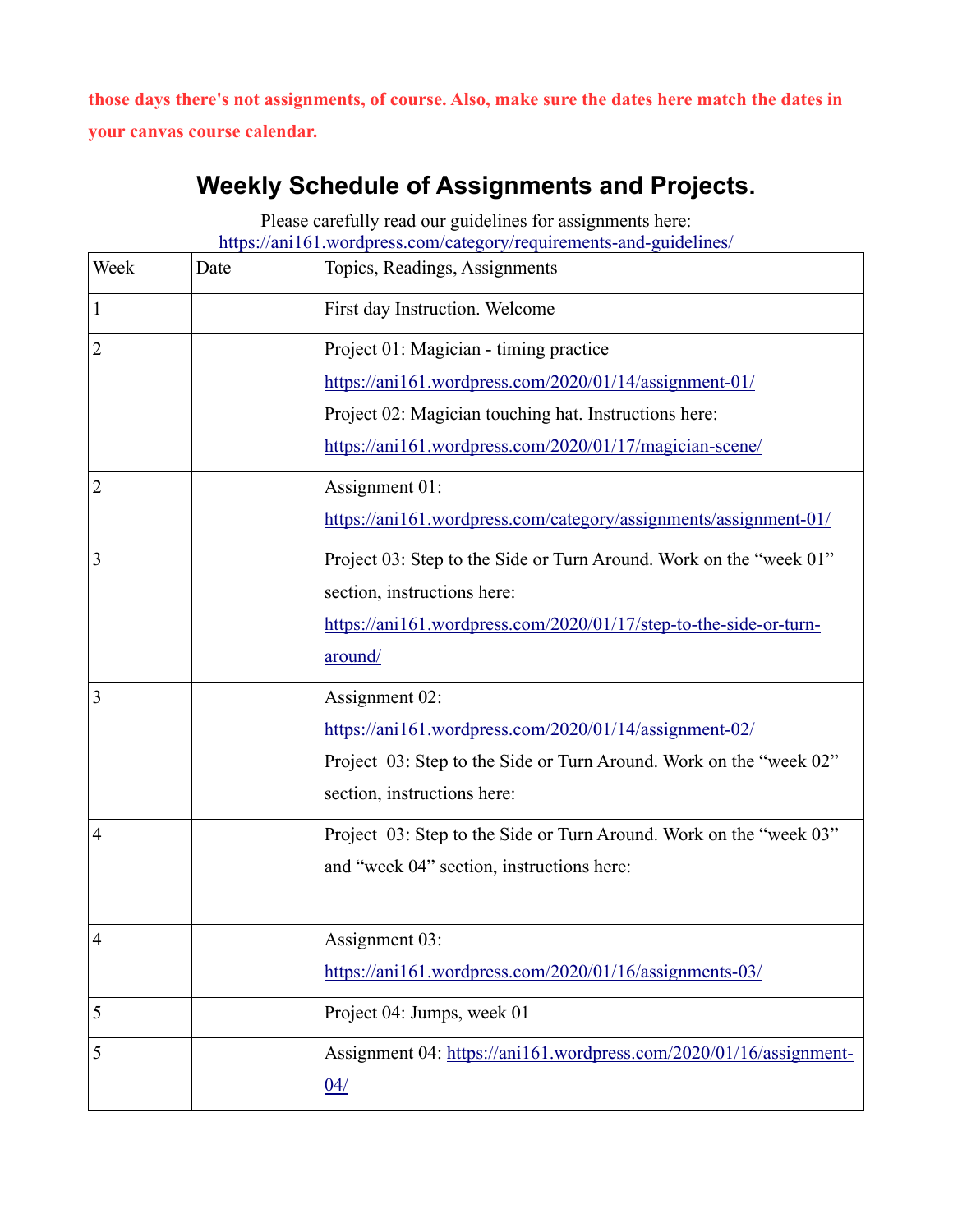| 6  | Project 04: Jumps, week 02                                         |
|----|--------------------------------------------------------------------|
| 6  | Assignment 05: https://ani161.wordpress.com/2020/01/16/assignment- |
|    | 05/                                                                |
| 7  | Project 04: Jumps, week 03                                         |
| 7  | Assignment 06: https://ani161.wordpress.com/2020/01/16/assignment- |
|    | 06/                                                                |
| 8  | Project 04: Jumps, week 04                                         |
| 8  | Assignment 07: https://ani161.wordpress.com/2020/01/16/assignment- |
|    | 07/                                                                |
| 9  | Throwing Scene: "week 1":                                          |
|    | https://ani161.wordpress.com/2020/01/17/throwing/                  |
| 9  | Assignment 08: https://ani161.wordpress.com/2020/01/16/assignment- |
|    | 08/                                                                |
| 10 | Throwing Scene: "week 2":                                          |
|    | https://ani161.wordpress.com/2020/01/17/throwing/                  |
| 10 | Assignment 09: https://ani161.wordpress.com/2020/01/16/assignment- |
|    | 09/                                                                |
| 11 | Throwing Scene: "week 3":                                          |
|    | https://ani161.wordpress.com/2020/01/17/throwing/                  |
| 11 | Assignment 10: https://ani161.wordpress.com/2020/01/16/assignment- |
|    | 10/                                                                |
| 12 | Throwing Scene: "week 4":                                          |
|    | https://ani161.wordpress.com/2020/01/17/throwing/                  |
| 12 | Assignment 11: https://ani161.wordpress.com/2020/01/16/assignment- |
|    | 11/                                                                |
| 13 | Group project "week 01":                                           |
|    | https://ani161.wordpress.com/2020/01/17/group-sequence/            |
| 13 | Work on group project in class.                                    |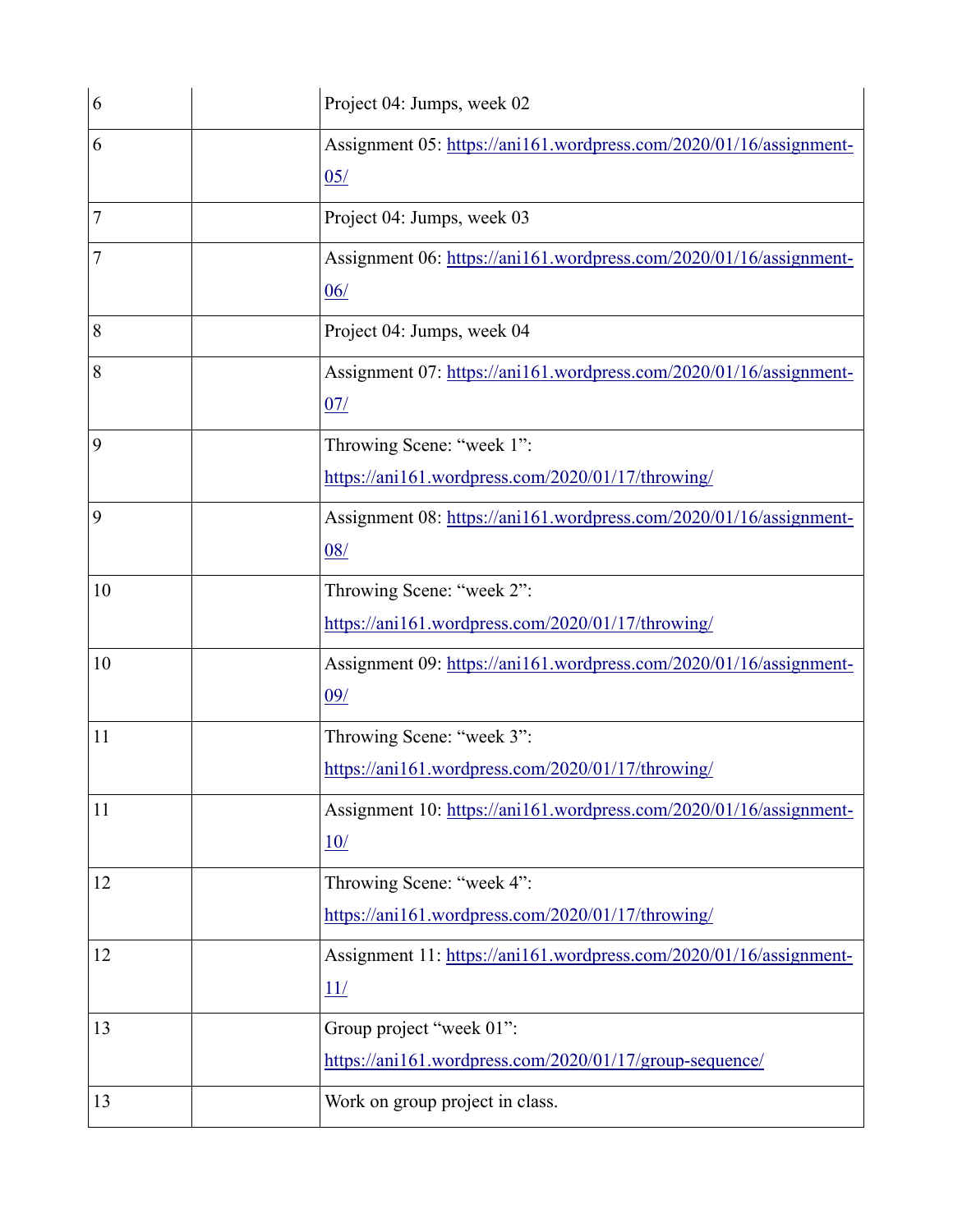| 14            | Group project "week 02":                                                                                                                                                                                                                                                                                                                                                                                                                                                                       |
|---------------|------------------------------------------------------------------------------------------------------------------------------------------------------------------------------------------------------------------------------------------------------------------------------------------------------------------------------------------------------------------------------------------------------------------------------------------------------------------------------------------------|
|               | https://ani161.wordpress.com/2020/01/17/group-sequence/                                                                                                                                                                                                                                                                                                                                                                                                                                        |
| 14            | Work on group project in class.                                                                                                                                                                                                                                                                                                                                                                                                                                                                |
| 15            | Group project "week 03":<br>https://ani161.wordpress.com/2020/01/17/group-sequence/                                                                                                                                                                                                                                                                                                                                                                                                            |
| 15            | Work on group project in class.                                                                                                                                                                                                                                                                                                                                                                                                                                                                |
| 16            | Group project "week 04":<br>https://ani161.wordpress.com/2020/01/17/group-sequence/                                                                                                                                                                                                                                                                                                                                                                                                            |
| 16            | Work on group project in class.                                                                                                                                                                                                                                                                                                                                                                                                                                                                |
| 17            | Group project "week 05":<br>https://ani161.wordpress.com/2020/01/17/group-sequence/                                                                                                                                                                                                                                                                                                                                                                                                            |
| <b>FINALS</b> | Create a title card with your name, course number, semester and year.<br>Edit together in one single movie file: the title card, all the poses (2)<br>seconds each,) all the quick studies, and all the scene projects in one<br>single movie files. Include the full group project at the end.<br>For a list of all poses:<br>https://ani161.wordpress.com/2020/01/16/all-pose-assignments/<br>For a list of all quick studies:<br>https://ani161.wordpress.com/2020/01/16/all-quick-studies/ |

#### **This course is copyrighted**

"This course material was developed by Prof. Raquel Coelho, it is the intellectual property of the instructor and cannot be shared publicly without his/her approval. You may not publicly share or upload instructor generated material for this course such as exam, websites, course materials, syllabus, questions, lecture notes, or homework solutions without instructor consent."

### **Consent for Recording of Class and Public Sharing of Instructor Material**

University Policy S12-7, http://www.sjsu.edu/senate/docs/S12-7.pdf, requires students to obtain